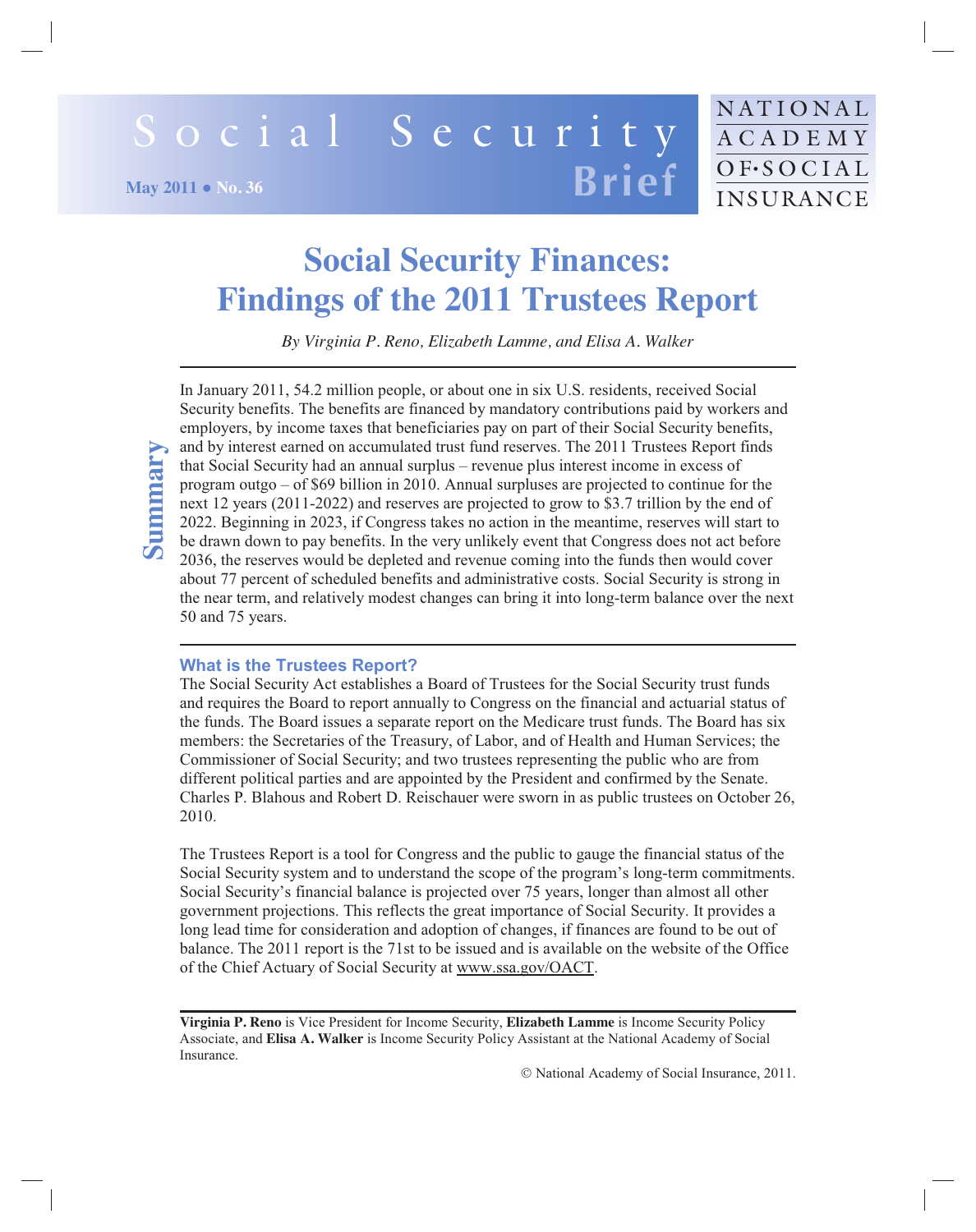# **Who pays for Social Security?**

Workers and employers pay for Social Security through mandatory contributions (taxes) as called for under the Federal Insurance Contributions Act (FICA). Workers and employers each pay 6.2 percent of earnings up to a cap, which is \$106,800 in 2010 and 2011. The combined contribution rate is 12.4 percent. Self-employed workers pay both the employee and the employer share and get a deduction from their taxable personal income for the employer share. In addition, some beneficiaries pay income taxes on part of their benefits, and part of this income-tax revenue goes to the Social Security trust funds and part goes to the Medicare Hospital Insurance fund. Finally, interest earned on accumulated trust fund reserves is a third source of income. In 2010, income from Social Security contributions accounted for 82 percent of trust fund income, while income taxes paid by beneficiaries accounted for 3 percent, and interest on reserves was 15 percent (Figure 1).



Figure 1. Shares of Income to the Trust Funds, 2010

Source: Social Security Administration (SSA), 2011c.

In December, as part of the Tax Relief, Unemployment Insurance Reauthorization, and Job *Creation Act of 2010*, Congress passed a temporary reduction of 2 percentage points in the employee share of Social Security contributions, calling it a "payroll tax holiday." The reduction from 6.2 to 4.2 percent of earnings is for one year and the \$110 billion in lost revenue to the Social Security program is being made up from the government's general fund.

# **Who receives Social Security?**

Social Security pays monthly benefits that replace part of earnings that are lost when a worker retires, becomes disabled, or dies. Benefits are paid to the worker and to family members who had relied on the lost earnings. In January 2011, 54.2 million people, or about one in six Americans, received Social Security benefits.<sup>1</sup> Nearly one family in four receives income from Social Security.<sup>2</sup> Beneficiaries include 34.7 million retired workers, 4.4 million widows and widowers, and 2.5 million spouses. About 8.2 million disabled workers receive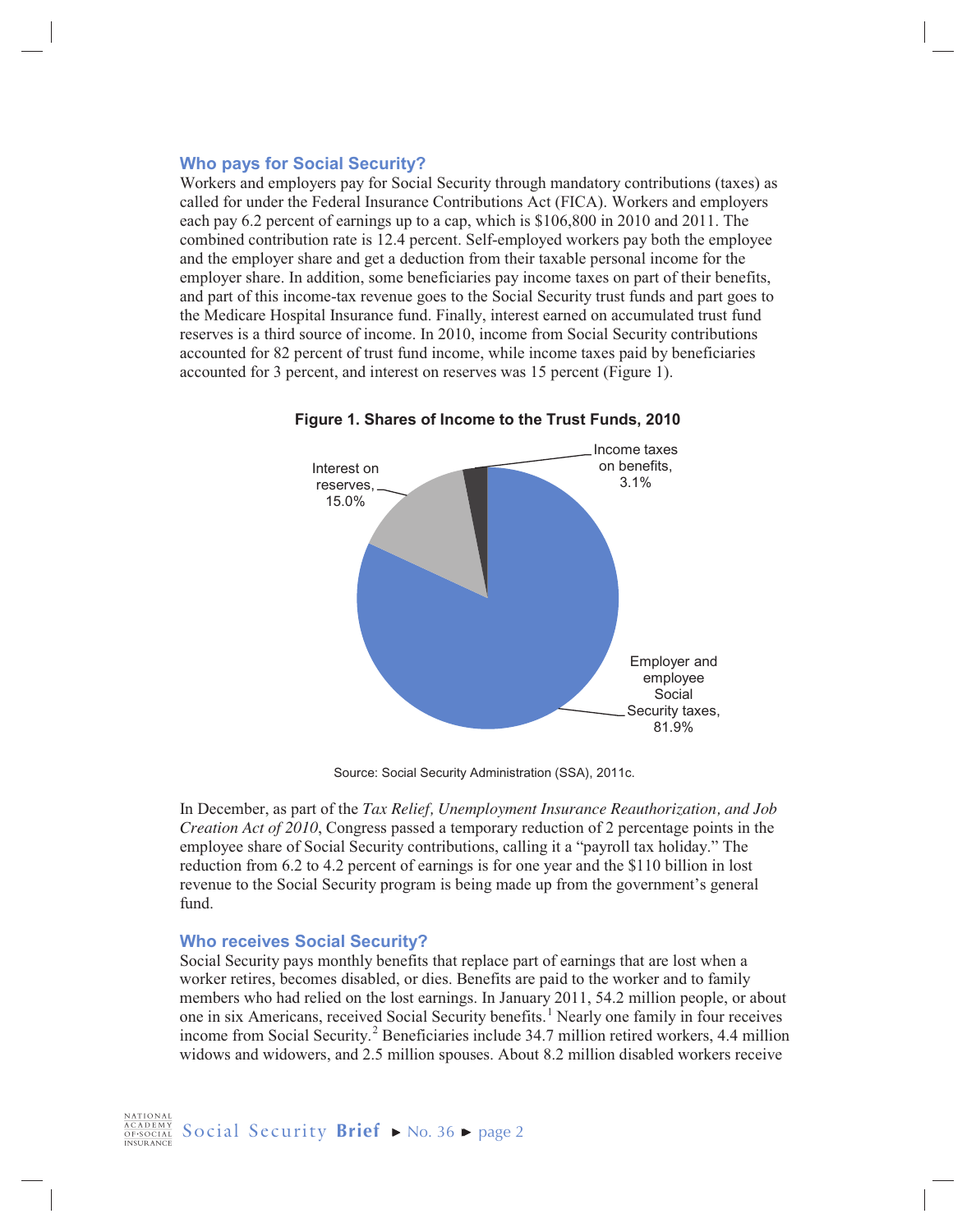benefits, along with 1.0 million adults whose disabilities began in childhood and who were dependents of deceased, disabled or retired parents. Altogether 3.4 million children under age 18 (or under age 19 and still in high school) receive benefits as dependents.<sup>3</sup>

# **How much does Social Security pay?**

The average monthly benefit paid to retired workers was  $\frac{$1,166}{[4,000 \text{ annually}]$  in January 2011 (Table 1). The average benefit was somewhat smaller for disabled workers  $($1,050)$  and for widows and widowers age 60 or older  $($1,134)$ . Benefits are higher for families. Widowed mothers with two children received \$2,390, on average, or about \$28,680 a year, while disabled workers with a young spouse and one or more children received \$1,807 a month, on average, or about \$21,684 a year. For comparison, the 2011 federal poverty guideline for a family of three is \$18,530 a year; for a family of four it is \$22,350.<sup>4</sup>

Social Security is the main source of income for most beneficiaries 65 years of age or older. For one in two married couples and seven in ten unmarried beneficiaries over age 65, Social Security accounts for more than half of total income.<sup>5</sup> More information about the role of Social Security in the incomes of beneficiaries is in the Academy's report Fixing Social Security: Adequate Benefits, Adequate Financing.<sup>6</sup>

| Table 1. Average Monthly Family Benefits, January 2011         |                |
|----------------------------------------------------------------|----------------|
| <b>Type of Beneficiary</b>                                     | <b>Benefit</b> |
| Retired worker alone                                           | \$1,166        |
| Retired worker and aged spouse                                 | \$1,911        |
| Aged widow or widower alone                                    | \$1,134        |
| Disabled worker alone                                          | \$1,050        |
| Widowed mother and two children                                | \$2,390        |
| Disabled worker, young spouse and one or more<br>children<br>. | \$1,807        |

Source: SSA, 2011a and 2011b.

Social Security benefits generally increase each year by a cost-of-living adjustment (COLA) that is based on the consumer price index for urban wage earners (CPI-W). The CPI-W declined after the December 2008 COLA was set and paid in January 2009. Because inflation remained low, no COLA was paid in January 2010 or 2011. A small COLA is projected to be paid in January 2012. Under the law, the cap on earnings that are subject to Social Security contributions does not increase if no COLA is provided. Consequently, the cap remained \$106,800 in 2010 and 2011.

# How do actuaries project the future?

Each year the Social Security actuaries review the performance of the economy, take into account new laws and regulations, and reassess assumptions about future economic and demographic trends that will affect the Social Security system – such as employment, wage levels, productivity, inflation, interest rates, birth rates, death rates, and immigration.

The actuaries make projections using three scenarios agreed upon by the trustees: low-cost; high-cost; and intermediate. The intermediate scenario is considered the "best estimate" and

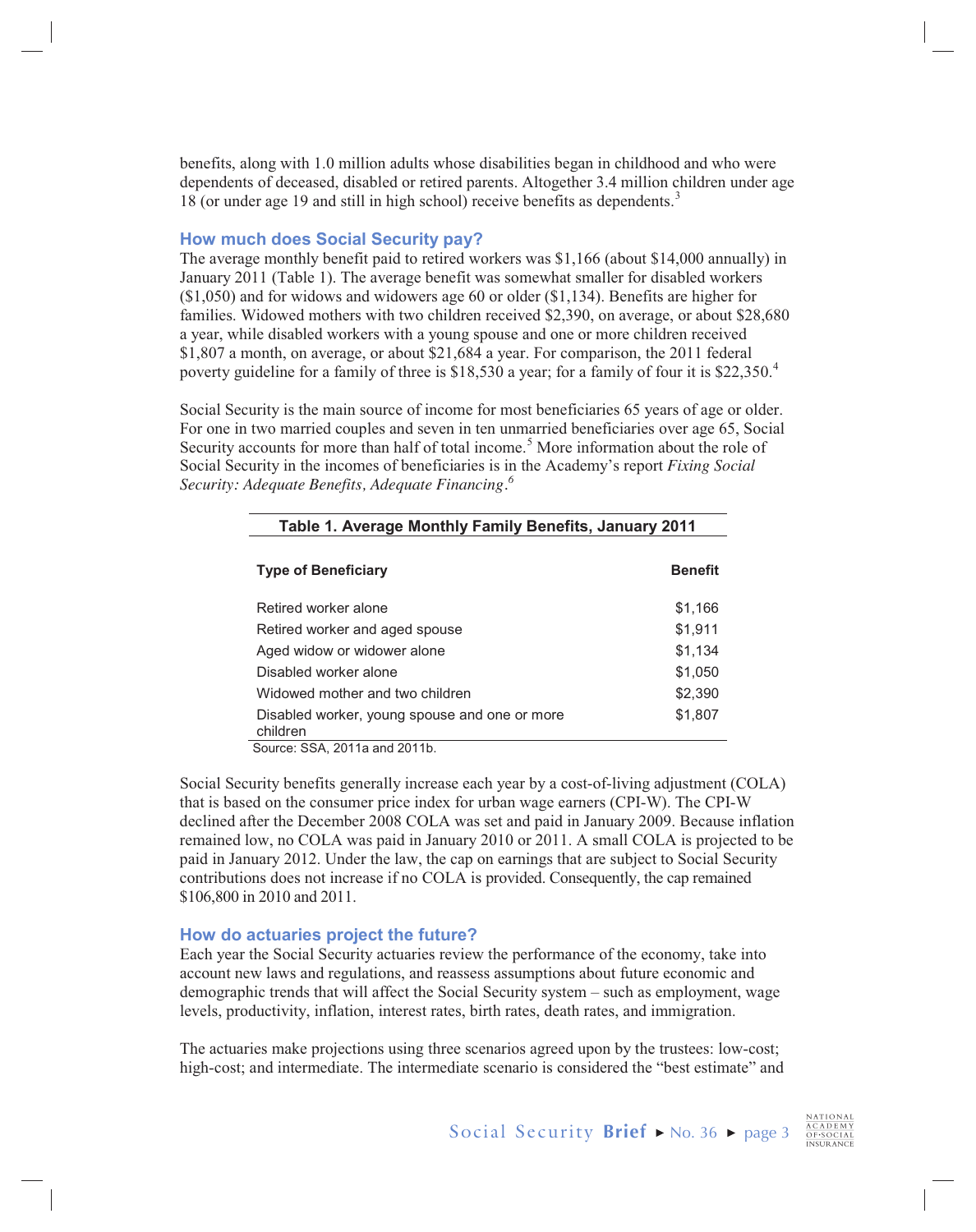is most often cited. In general, the low-cost estimate uses a more optimistic set of assumptions (such as higher economic growth, lower unemployment, and lower inflation) whereas the high-cost estimate employs more pessimistic assumptions as they pertain to the trust funds' future financial outlook. For each scenario the Trustees Report projects the status of the funds for the near term and for the next 25, 50 and 75 years.

# What do the trustees project for the near term?

In 2011, the Social Security trust funds will receive income of \$808 billion and pay out \$738 billion, leaving a surplus of \$69 billion. Almost all outgo is used to pay benefits; less than 1 percent of outgo is spent on administration. The income is made up of revenues – contributions from workers and employers, general fund reimbursement for the 2011 payroll tax holiday, and income from taxation of benefits - plus interest earned on the trust fund reserves.

By law, the amounts not needed for current outgo are invested in interest-bearing U.S. government securities. The invested assets, or trust fund reserves, are estimated to be \$2.7 trillion by the end of 2011. Under the intermediate assumptions, the Social Security trust funds are projected to have surpluses each year until 2023. That is, income from revenues and interest will exceed outgo for benefits and administrative costs and the reserves will continue to grow. By the end of 2022, the reserves are estimated to be \$3.7 trillion.

# What do the trustees project for the longer term?

The report provides summary measures of program income and outgo over the next 25, 50, and 75 years. The report acknowledges that the reliability of the financial projections declines as the projection period increases. Under intermediate assumptions:

- Over the next 25 years, Social Security is 100 percent solvent that is, scheduled resources equal obligations.
- Over the next 50 years, Social Security is 90 percent solvent  $-$  that is, scheduled resources will cover 90 percent of expected outgo.
- Over the next 75 years, Social Security is 87 percent solvent. ٠.

These measures of actuarial solvency illustrate the extent to which the program's assets and income are projected to meet future obligations.<sup>7</sup> The 50- and 75-year projections suggest that remedial actions will be needed to ensure that all legislated benefits will be paid.

The report provides other key dates about future finances:

- In 2023, revenues plus interest income will be less than total expenditures for that year. If no action is taken before then, reserves will then start to be drawn down to pay benefits.
- In the very unlikely event that Congress does not act before 2036, the reserves would  $\mathbf{u}$  . be depleted and revenue coming into the funds then would cover about 77 percent of scheduled benefits and administrative costs

The long-range actuarial deficit is 2.22 percent of taxable payroll – that is, 2.22 percent of all earnings subject to Social Security contributions. Closing the 75-year financing gap solely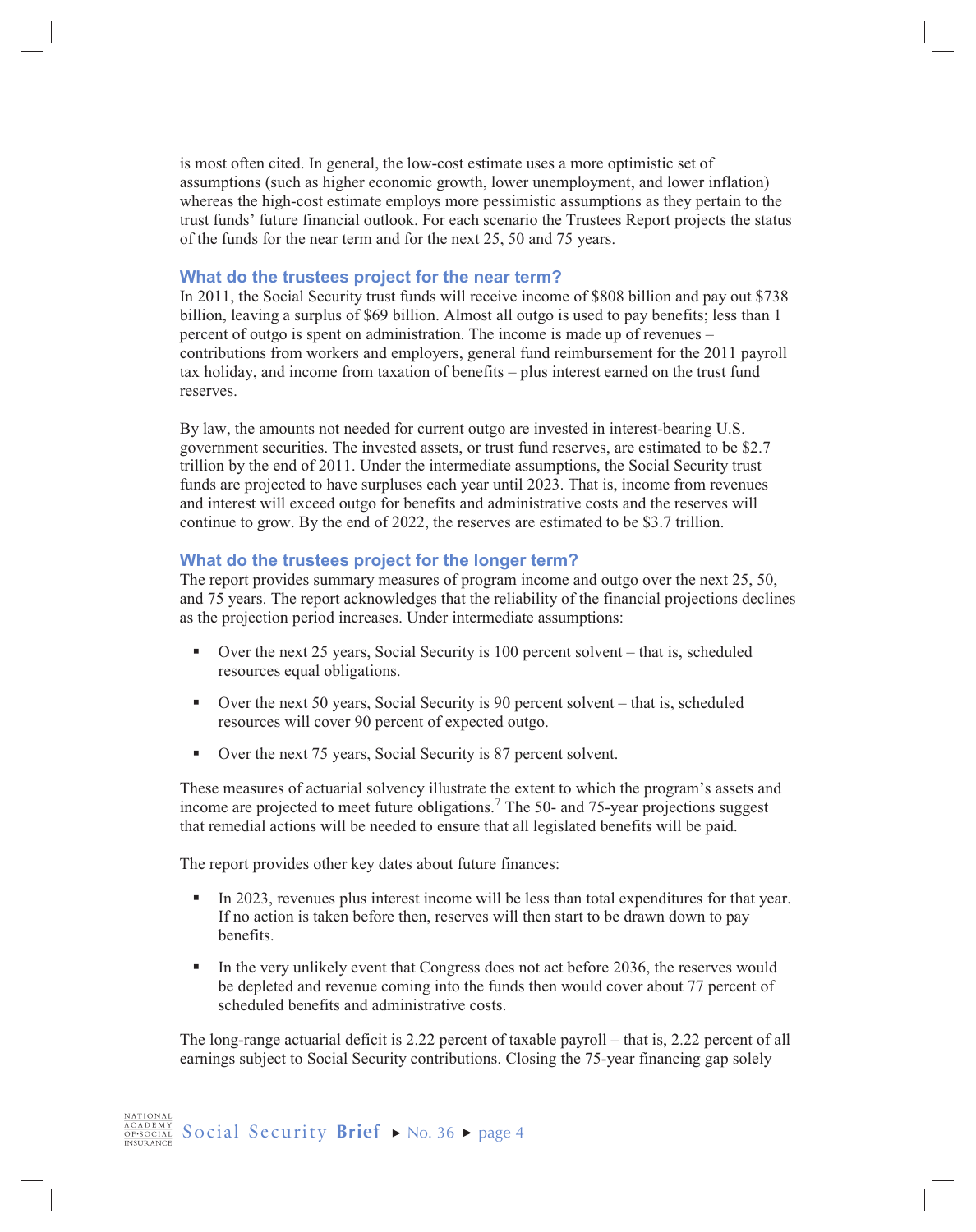with a contribution rate increase could be accomplished by immediately raising the rate paid by employees and employers each from 6.2 to 7.4 percent.<sup>8</sup> Many options exist to schedule future revenues and/or adjust future benefits to keep the system in balance for 75 years and bevond. $9$ 

# **What will Social Security cost as a share of the total economy?**

A widely accepted way to assess Social Security's future affordability is to compare benefits scheduled to be paid under current law with the size of the entire economy at the time. Social Security benefits outgo was 4.8 percent of the economy, or gross domestic product (GDP), in  $2010$  (Figure 2). It is projected to rise to  $6.2$  percent of the economy by 2035 when all baby boomers are retired and then decline, remaining between 5.9



Source: Board of Trustees, 2011: Table VI.F4.

and  $6.0$  percent of the economy from  $2050$  through  $2085$ .

# **What do the low-cost and high-cost projections show?**

Under the trustees' high-cost scenario, the Social Security trust fund reserves would be depleted in 2029 instead of 2036. Under the low-cost scenario, Social Security is solvent through the 75-year projection period and beyond. The difference among estimates reflects the great uncertainty about what the future holds.

# **Where does the Social Security surplus go?**

By law, Social Security's surplus funds are invested in interest-bearing securities that are backed by the full faith and credit of the United States government. Currently all trust fund assets are invested in special issue securities, largely U.S. Treasury bonds. These securities earn interest that is credited to the trust funds. The securities can be redeemed whenever needed to pay Social Security costs. In financial markets, Treasury securities (bills, notes and bonds) are considered a very safe investment because they are backed by the full faith and credit of the United States government. Private pension funds have large investments in U.S. government bonds, as do many foreign governments.

The sum of all Treasury securities makes up the national debt. Most of the debt is held by (or owed to) the public – that is, individuals, corporations, and other investors in the United States and abroad who have loaned money to the government by investing in government securities. At the end of 2010, 19 percent of the national debt was owed to the Social Security trust funds; another 15 percent was held by other federal trust funds or accounts.<sup>10</sup>

Some people worry when they hear that Social Security annual cash surpluses are loaned to the U.S. Treasury and the government spends the cash on other activities. This is not a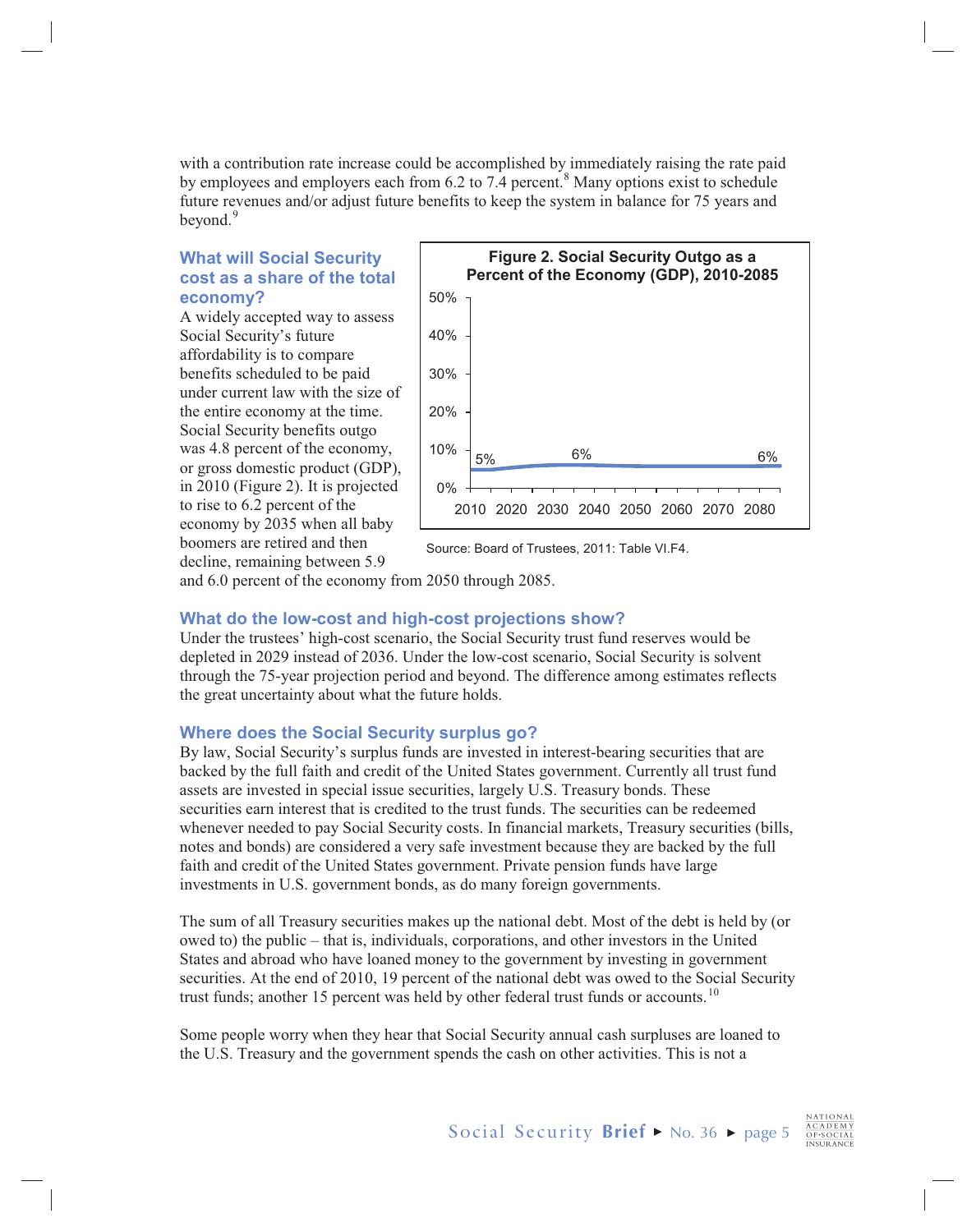misuse of Social Security funds; rather, it is an investment of the program's reserves in one of the safest investments available.<sup>11</sup> Regardless of how the government uses the cash, the Treasury securities held by the trust funds are a binding legal commitment for the Treasury to redeem the securities with interest when the money is needed to pay Social Security benefits. The promise to pay that is embodied in government bonds has never been broken.

#### What is the Social Security "cash flow" balance?

The "cash flow" balance calculates Social Security's annual income and outgo without counting the interest on trust fund reserves. For example, some media reports announced that "Social Security has gone cash flow negative." In fact, the program had a \$69 billion surplus of total income over total outgo in 2010. Figure 3 shows Social Security's annual outgo and its annual income from revenues and from interest each year from 2010 to 2020.



Source: Board of Trustees, 2010: Table VI.F7.

From a budget perspective, the interest owed to Social Security is an outflow from the non-Social Security budget to the Social Security trust fund. From a Social Security financing perspective, the interest is an integral part of the program's income. It is a legal obligation of the federal government.

Social Security's finances are strong over the next ten years. Relatively modest revenue increases in the future, or gradual benefit adjustments, could bring the program into financial balance over the next 75 years and beyond.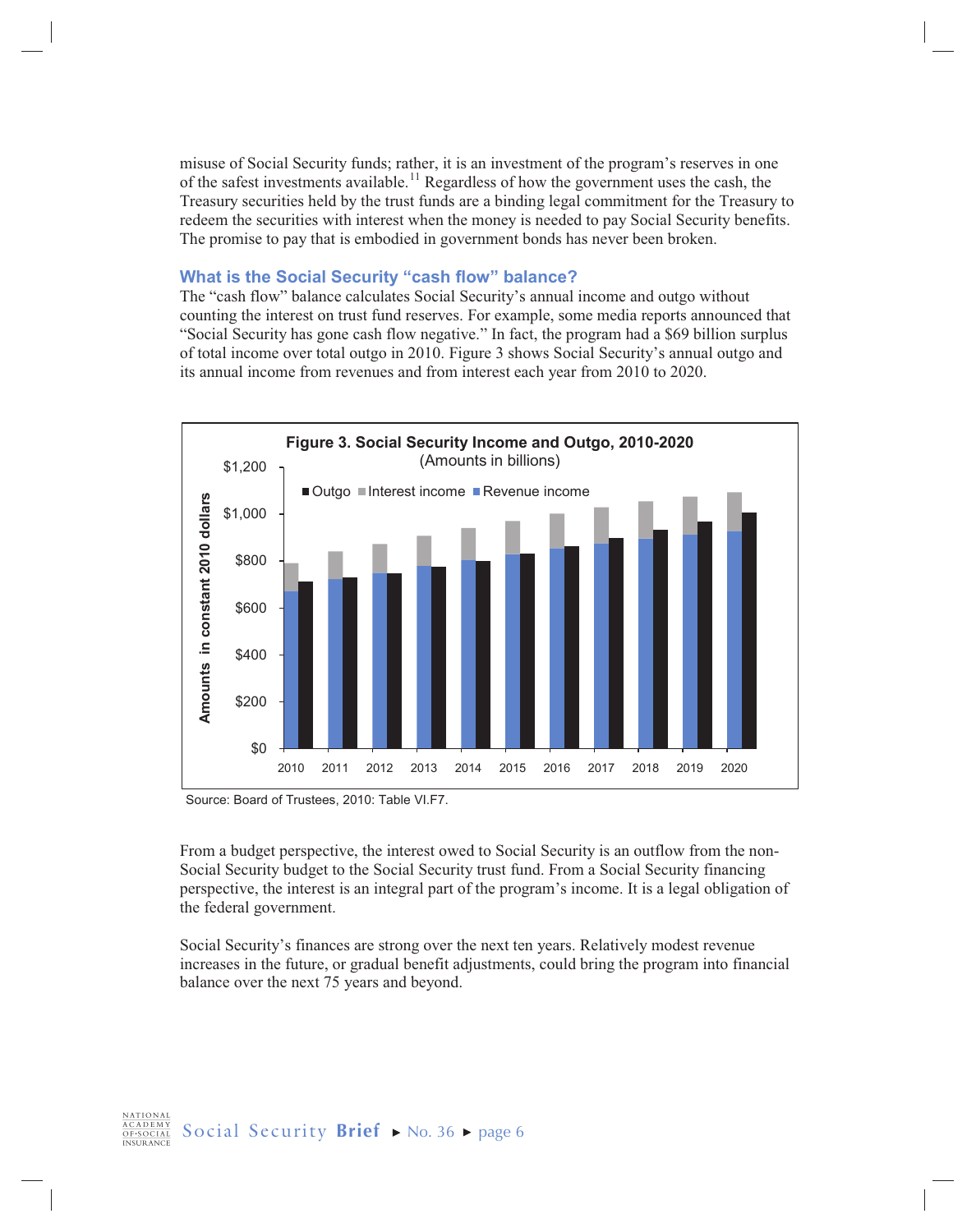# **Endnotes**

<sup>1</sup> Social Security Administration (SSA), 2011a; U.S. Census Bureau, 2010a.

<sup>2</sup> U.S. Census Bureau, 2010b.

 $3$  SSA, 2011a.

<sup>4</sup> U.S. Department of Health and Human Services, 2011.

 $5$  SSA, 2010.

 $<sup>6</sup>$  Reno and Lavery, 2009.</sup>

 $7$  These measures of actuarial solvency draw on work by Kenneth Buffin (2002). They compare the resources available to the program (beginning balance plus future revenues and interest) over a period of time to scheduled obligations over the same period. For this purpose, obligations do not include a target fund at the end of the period. The estimates are derived from information in Table IV.B4 of the Trustees Report.

 $8$  The combined increase is slightly higher than the actuarial deficit due to the assumed response of employees and employers to an increase in the contribution rate.

 $9^9$  Gregory et al., 2010; Reno and Lavery, 2009.

 $10$  U.S. Department of the Treasury, 2011: Tables FD-1 and 3.

 $11$  Van de Water, 2010.

# **References**

Board of Trustees. 2010. Annual Report of the Board of Trustees of the Federal Old-Age and Survivors Insurance and Federal Disability Insurance Trust Funds. Washington, DC: Social Security Administration.

Board of Trustees. 2011. Annual Report of the Board of Trustees of the Federal Old-Age and Survivors Insurance and Federal Disability Insurance Trust Funds. Washington, DC: Social Security Administration.

Buffin, Kenneth G. 2002. "The U.S. Social Security System: Solvency and Sustainability." Benefits & Compensation International. Volume 34, Number 4. London, England: Pension Publications Limited. Available at http://www.buffinpartners.com/BuffinNov02.pdf.

Gregory, Janice M., Thomas N. Bethell, Virginia P. Reno, and Benjamin W. Veghte. 2010. "Strengthening Social Security for the Long Run." Social Security Brief No. 35. Washington, DC: National Academy of Social Insurance.

Reno, Virginia P. and Joni Lavery. 2009. Fixing Social Security: Adequate Benefits, Adequate Financing. Washington, DC: National Academy of Social Insurance.

Social Security Administration. 2011a. "Beneficiary Data: Number of Social Security recipients at the end of Jan 2011." Baltimore, MD: Social Security Administration, Office of the Chief Actuary. Available at www.ssa.gov/cgi-bin/currentpay.cgi. Accessed March 16, 2011.

Social Security Administration. 2011b. "Beneficiary Data: Family Benefits in Current Payment Status." Baltimore, MD: Social Security Administration, Office of the Chief Actuary. Available at http://www.ssa.gov/OACT/ProgData/famben.html. Accessed March 18, 2011.

Social Security Administration. 2011c. "Trust Fund Data: Calendar Year 2010." Baltimore, MD: Social Security Administration, Office of the Chief Actuary. Available at http://www.socialsecurity.gov/cgibin/ops period.cgi. Accessed March 21, 2011.

Social Security Administration. 2010. Income of the Population 55 or Older, 2008. Washington, DC: Social Security Administration, Office of Research, Evaluation, and Statistics.

Treasury Direct. 2011. "Interest Expense on the Debt Outstanding." Washington, DC: U.S. Department of the Treasury. Available at www.treasurydirect.gov/govt/reports/ir/ir expense.htm. Accessed March 16, 2009.